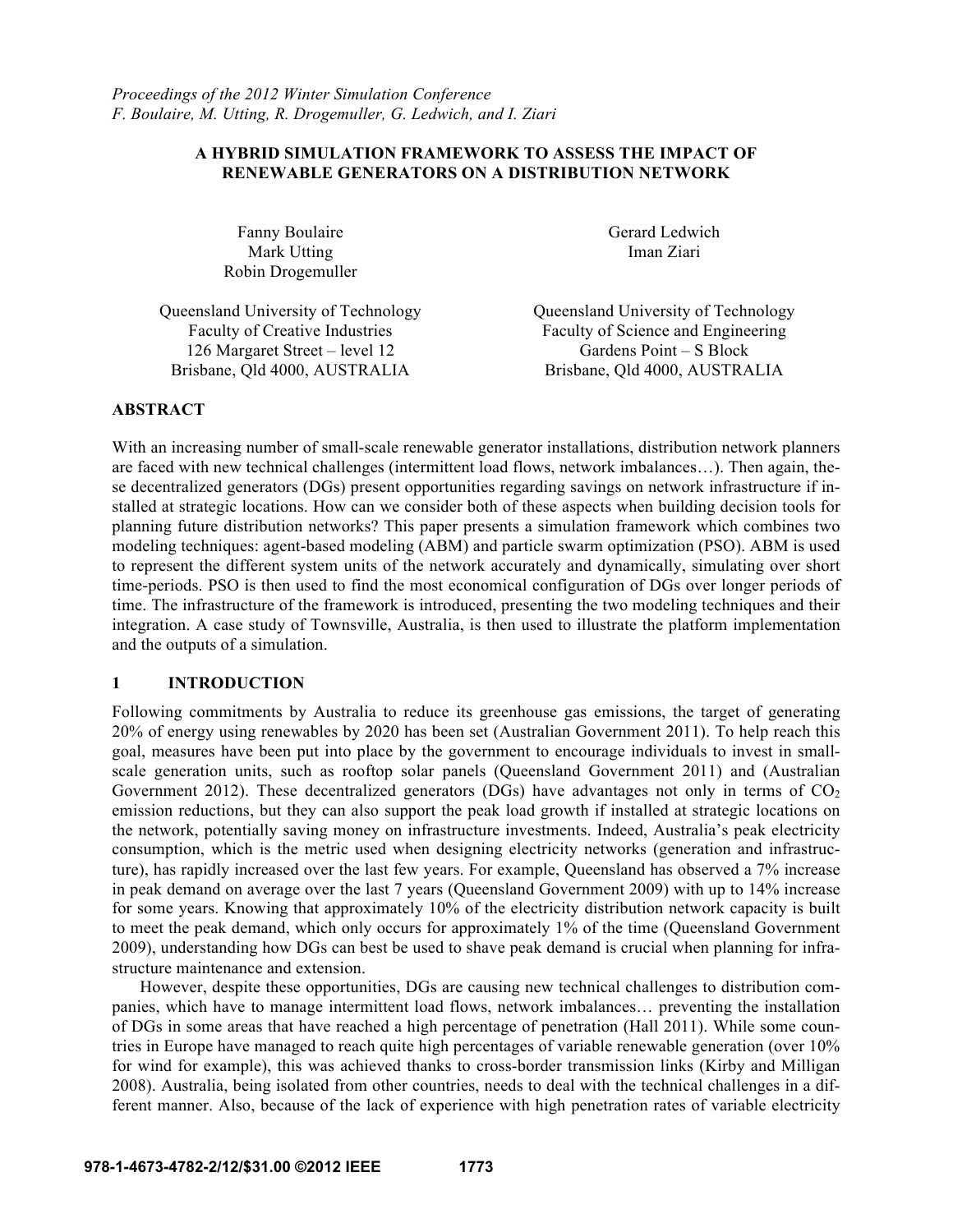resources worldwide, very little is known about what will happen when these generation types increase to very large proportions (Komor 2009). Consequently, distribution companies are looking at understanding such effects using modeling techniques which can investigate different scenarios for planning future energy grids.

 The project described in this paper aims at assessing the impact of the large-scale introduction of renewables on a distribution network, managed by Ergon Energy, one of the two electricity distribution companies that serve the state of Queensland, Australia. Due to the network spare nature (it covers 1.7 million square kilometers and provides power to approximately 680,000 homes and businesses across regional and rural Queensland) and its vast number of assets (approximately 150,000 kilometers of power lines, 1 millions of poles) many components need to be taken into account, in addition to the introduction of renewable generators, when planning for the future network. A question then arises: "How can we best manage the network that will allow for a mix of network extension and integration of distributed generation that will optimize the overall system in terms of cost benefits and demand?"

 To answer this problem a framework has been developed. This framework supports the examination of the system as a whole, so that the impact of a change in one part of a system on other parts can be assessed. Contrary to the current practice where critical areas are identified and assessed using static analyses to assess the level of capacity required to service an area (Ergon Energy 2010), the framework considers the system as a whole, whether or not the areas have reached capacity. This means that all the components making up the network need to be represented and the evolution of the system needs to be captured over-time. As such, a dynamic analysis of the distribution system is required that can assess both the consumption (for end-user premises) and the production (of renewable DGs) over time and at specific locations. This dynamic assessment can then be used in the analysis to find the most economical configuration of DGs for long-term planning.

The framework presented in this paper consequently performs analyses over different time scales and calls on different techniques. Two modeling techniques are used: agent-based modeling (ABM) and particle swarm optimization (PSO). ABM is used to represent the different system units accurately and dynamically, following the changes over time and at different levels of detail in the distribution network. Load duration curves which are output from the ABM simulation are then used in the PSO module to find the most economical mix of network extension and integration of distributed generation over long periods of time. Combining these two modeling techniques allows taking advantage of each method's strength to obtain the necessary simulations over different timeframes. Another key feature of this framework is its ability to model both (1) the technical network constraints and (2) the economic and sustainability challenges of minimizing cost and carbon intensity.

This paper presents in the first instance the overall architecture of the framework, introducing the two modeling techniques used in the framework's components and their interactions. The implementation of the platform is then illustrated using a case study of Townsville, Australia and results of the discrete-event simulation are discussed.

#### **2 AGENT-BASED MODELING AND PARTICLE SWARM OPTIMIZATION**

Agent-based modeling is a technique used to model complex systems comprised of autonomous and interacting agents. An agent-based model (ABM) can be described as a "class of computational models for simulating the actions and interactions of autonomous agents (both individual and collective entities such as organizations or groups) with a view to assessing their effects on the system as a whole" (Wikipedia 2011). This modeling technique is becoming increasingly widespread with applications in domains as diversified as consumer behavior modeling, traffic congestion analysis and electricity market simulations. One of the reasons for such an uptake of this technique is that we live in an increasingly complex world, but also that the computational power currently available allows computing "large-scale micro-simulation models that would not have been plausible just a couple of years ago" (Macal and North 2006).

 As its name indicates, agent-based models are composed of agents. While there is no universal agreement on the definition of an agent, most modelers share the same view regarding the properties of an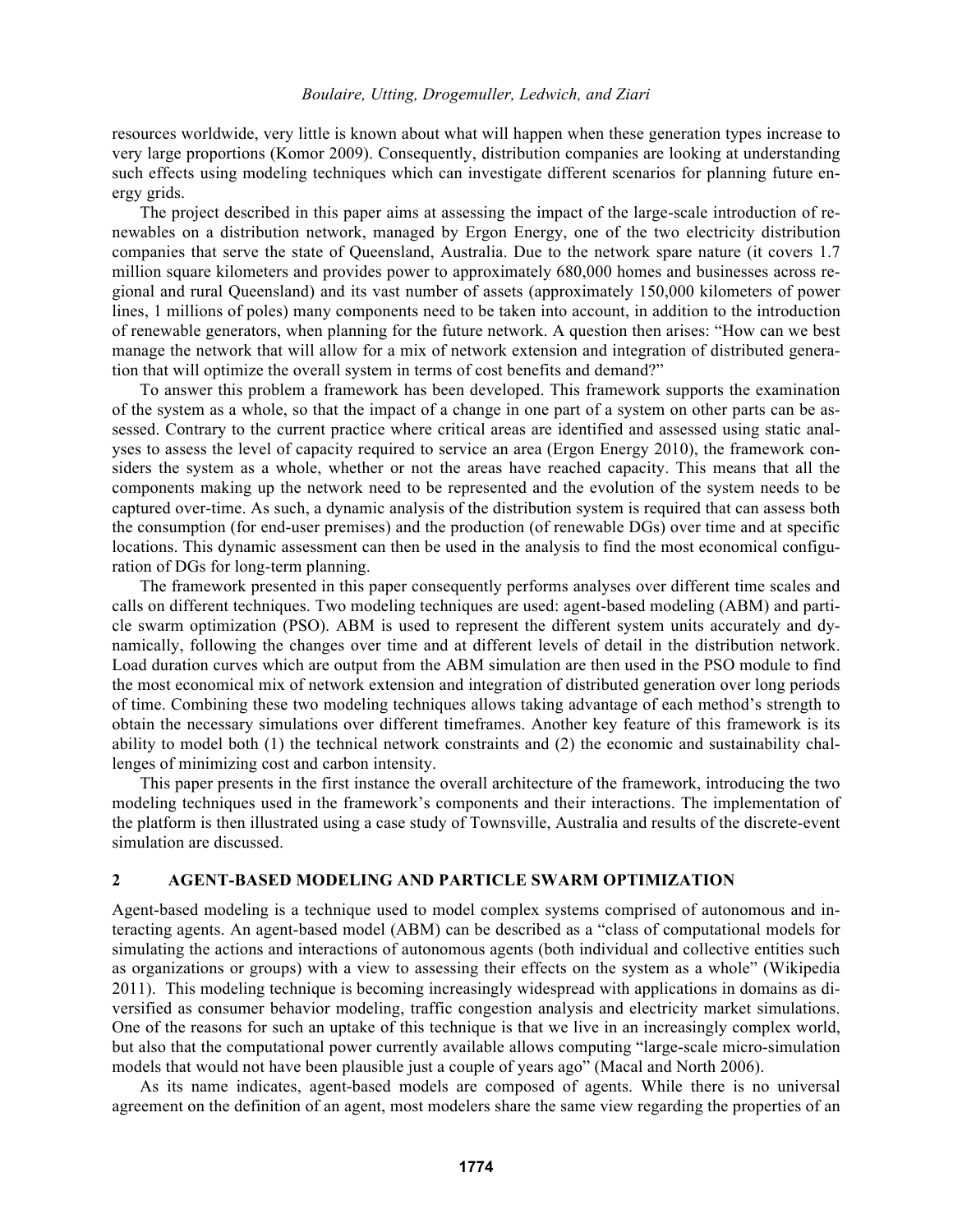agent. Agents have the following attributes (Macal and North 2005): agents are autonomous and selfdirected, they are modular or self-contained, and they are social, interacting with other agents. They can also have additional properties such that: they live in an environment, they have explicit goals that drive their behavior, and they learn and adapt their behaviors based on their experiences.

 These agents can be specified at various scales, defining the granularity of the model. As they are autonomous, decision-making heuristics, learning rules or adaptive processes have to be included in the model as well as an interaction topology. Such properties make using ABM for the electricity network adequate. Indeed, the components making up the network can be defined as agents, with the network topology captured through the agents' interactions. The behavior of the agents can be defined independently reflecting the way that end-users consume electricity according to their needs and the activities they undertake. Through building the system from the lower level (e.g. where an agent can represent an asset on the network such as a transformer) to a higher level (e.g. a substation), an emergent phenomenon can be observed and the system can be assessed as a whole. Additionally, the encapsulation of algorithms and data within each agent improves flexibility when configuring alternative scenarios.

 While agent's behaviors can be optimized, a clear distinction has to be made between agent-based modeling optimization and full optimization of the system, as it is fundamentally different in nature and purpose. The agents' intention is not to optimize the system as a whole; they typically try to optimize only their own behavior. This could be regarded as doing local optimization over the system, at the agent level, which might result in a very non-optimal system. While ABM is not an appropriate technique for system optimization, it can be combined with optimization methods to bring a compromise to the full analysis, as implemented in this framework.

 Optimization was used as the technique to plan for the most economical mix of renewables to be installed on the distribution network. Because optimal planning of distribution networks is a large-scale mixed-integer and nonlinear problem, classified as an NP-hard problem, conventional optimization methods (e.g. linear programing, integer programing) are not good candidates for such problem. However, PSO, which is a population-based and self-adaptive optimization technique, is known to effectively solve these types of problems, and was employed here. PSO has been effectively applied to different optimization problems in power systems, one of which is the generation expansion problem which "consists in determining what, when, where and how to install new generation units in order to meet the power system requirements while constraints regarding load demand, reliability, operating conditions, power quality, and security are met" (del Valle, Venayagamoorthy et al. 2008). This problem is formulated so that the least cost of the investment as expressed in the objective function can be found. Such problem is usually applied for the placement of high-voltage generation units, but is adequate to the case of low-voltage generators.

 PSO, which is a stochastic-based method, handles a population of individuals in parallel, to probe areas where the optimal solution is located. The individuals are called particles and the population is called a swarm. This optimization method leads particles in a swarm toward the optimal point using an adaptive velocity. Many different variants of the basic PSO can be used (del Valle, Venayagamoorthy et al. 2008); the one chosen for this problem is a hybrid of evolutionary programing and PSO, as it uses mutation and cross-over when updating the position of the particle, as described in (Ziari, Ledwich et al. 2010).

#### **3 RELATED WORK**

A large number of tools are available for various analyses in the electricity sector. For example, in their review (Foley, Ó Gallachóir et al. 2010) have described 7 models applied to electricity systems; in (Connolly, Lund et al. 2010) 68 tools have been identified for analyzing the integration of renewable into various energy systems, 37 of which are described in more detail; and many more tools are available that can be found on the internet, for example (Powertech Labs Inc 2012; ROAM Consulting 2012), without counting the ones developed internally by the different electricity authorities. In many of these tools, analyses of the feasibility in installing renewables at given locations, calculating how much they are expected to produce at different times of the year, whether it be small-scale or large-scale renewables, is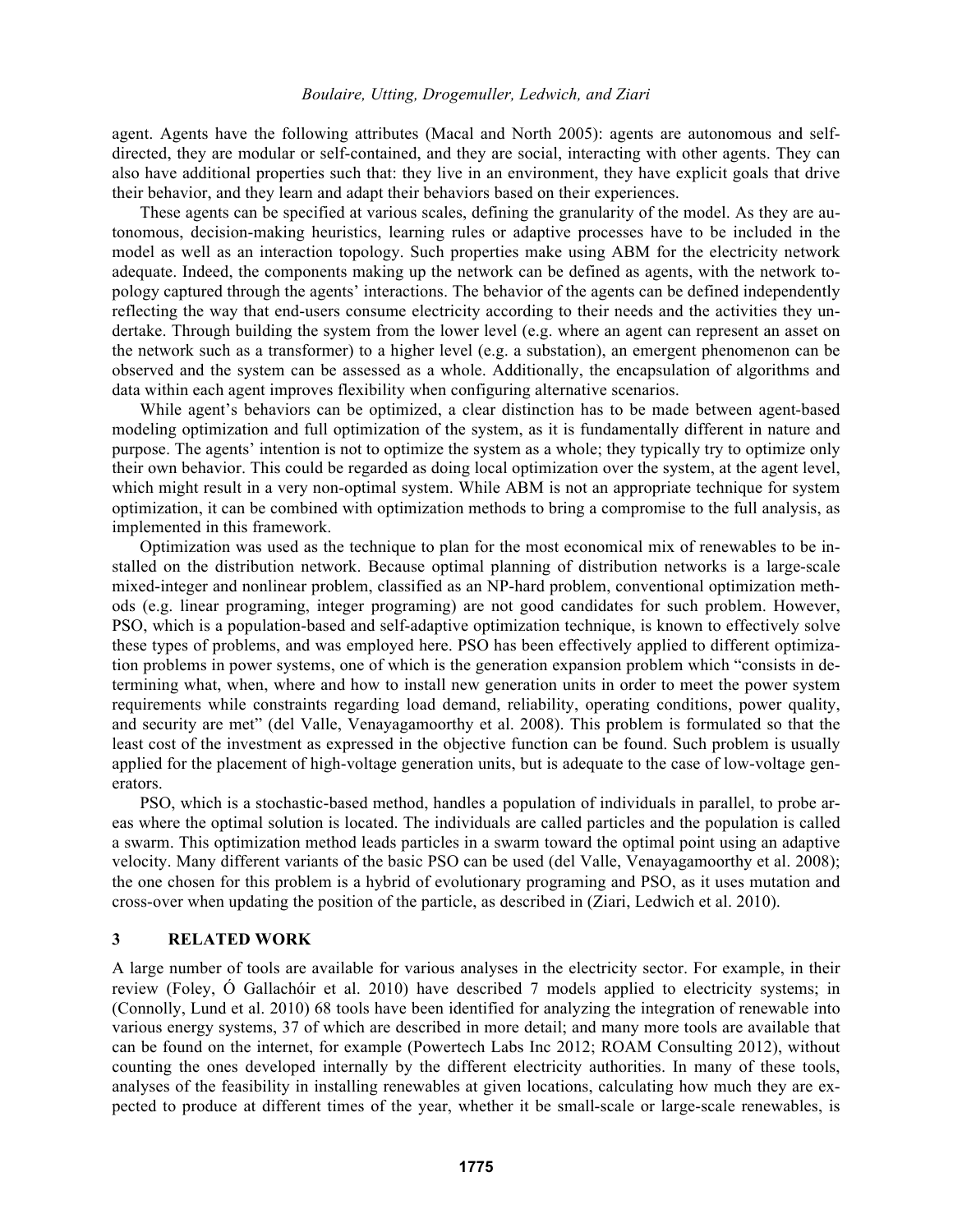possible. These types of tools aim at finding the most profitable location to install large-scale generators, and therefore detailed analyses are available. However, no transition in models from site assessment to state-wide assessment of impact of renewables was found, especially when it comes to linking the electricity generation from the renewable systems to the technical constraints of the distribution network.

A framework, MOSAIK (Schutte, Scherfke et al. 2012) is currently being developed that aims at linking existing simulation models automatically. For this, the technology regarding model interfacing and data flow management is being developed. While this work aims at putting existing models together, it does not address the problem of putting optimization together with models, especially when dealing with linking data at different levels of granularity and over different time periods. The work presented in this paper is innovative in the way that it links planning methods (through the PSO module) taking into account the variability in the network behavior (through the ABM module) which is usually only considered when performing analyses at the operational level. The data used for the optimization module is obtained after manipulation and aggregation of the data output by the ABM module and the optimization is done over longer time horizons than the ABM. Another framework (GridLAB-D) that aims at providing similar functions as the one proposed in this paper (Chassin, Schneider et al. 2008) is also currently being developed. The GridLAB-D framework though, only has a few of its planned modules currently implemented, and none deal with the optimization of the placement of DGs.

The work presented here offers an innovative way of combining models at different levels of granularity (different geographical and time scales) to optimize the investments of the distribution network. Network augmentation and introduction of DGs are considered in the optimization part of the simulation informed by the behavior of the different entities while in operation, allowing capturing the actual variability in the assets performance and not relying on averages only. Additionally, this framework models both (1) the technical network constraints and (2) the economic and sustainability challenges of minimizing cost and carbon intensity.

## **4 MODULAR FRAMEWORK ARCHITECTURE**

For this project, not only does the simulation require the implementation of two modeling techniques but it also requires a multi-level representation. The simulation needs to happen over two time horizons (short-term management and long-term planning) and needs to be location specific (where load patterns evolve depending on the area of consumption and generation). Figure 1 gives an overview of the framework, showing how the different components represent the systems entities and their relationships, as well as the use of the two modeling techniques.

 As can be seen, the framework has different levels of complexity; the simulation is done over varying levels of granularity in terms of agents and time. Agents in this context can be individual network assets, but they can also be represented as groups of agents whose characteristics result from the aggregation of finer-grain agents. As an example, an agent can be a single photovoltaic unit on a house at the finer level of granularity, or at a coarser level of granularity, it can represent the photovoltaic characteristics of a suburb in terms of penetration rate and generation capacity.

 The time scale for this framework contains three levels of detail: ½ hourly, yearly and five-yearly. Simulation runs are performed on a  $\frac{1}{2}$ -hourly basis for the calculation of the electricity demand at a specific location and for every day of the year; the calculation is such that the overall demand to the grid consists of the electricity required by a household, for example, minus the electricity generated by the photovoltaic unit, if installed, whose output depends on the solar availability. These ½-hourly calculations are then aggregated and yearly simulations can be performed that consider growth in demand due to factors such as population growth or increase in PV penetration. These calculations are done in the ABM module, where the network and its characteristics are defined. The outputs of these calculations are manipulated, so that they can be used for the 5-yearly simulation, which corresponds to the time cycle used when developing network improvement plans. A set of load duration curves is used as an input to a load flow analysis which is iteratively used with the PSO program. Different configurations of the network are as-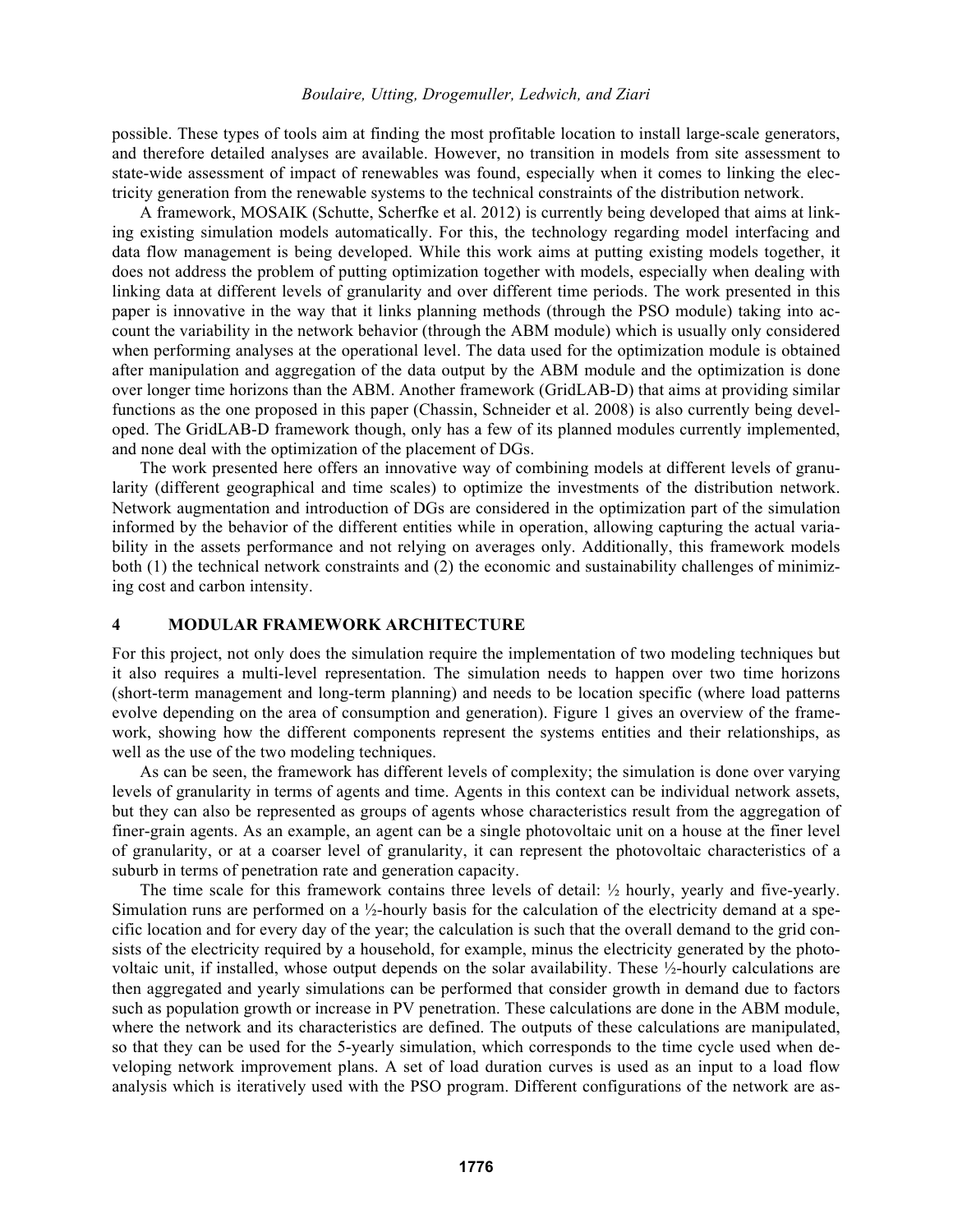sessed and the output results in selecting one configuration for which costs (capital, maintenance and depreciation) of the network have been minimized under the network constraints.



Figure 1 : Schematic representation of the ABM and PSO modules and their relationships to one another. The left panel represents the short-term management module for which ABM is used. The right panel contains the long-term planning module which uses PSO. The ABM module performs simulations over 2 timeframes (hourly and yearly) using data describing the network topology and demand patterns. The output of a yearly simulation in the ABM module consists of a set of yearly load duration curves, which become input to the PSO module. The optimization module outputs network expansion plans for which costs have been minimized.

 The two modeling techniques (ABM and PSO) are used distinctly over the two modules and each addresses different requirements of the analysis cycle; they can also be run independently. However, by combining them, this framework integrates different elements of analytical complexity to represent the distribution system in a realistic manner, using each method's strength.

# **5 IMPLEMENTATION OF THE FRAMEWORK**

The framework described above was then implemented. The following aspects were considered that refined the way of its implementation:

- **The data**: data about the network assets and the load patterns were made available by the distribution company.
- **The modeling approaches**: as mentioned above, agent-based modeling and particle swarm optimization were selected as the techniques employed to solve the problem, which use was tailored to the available data and the need of the problem.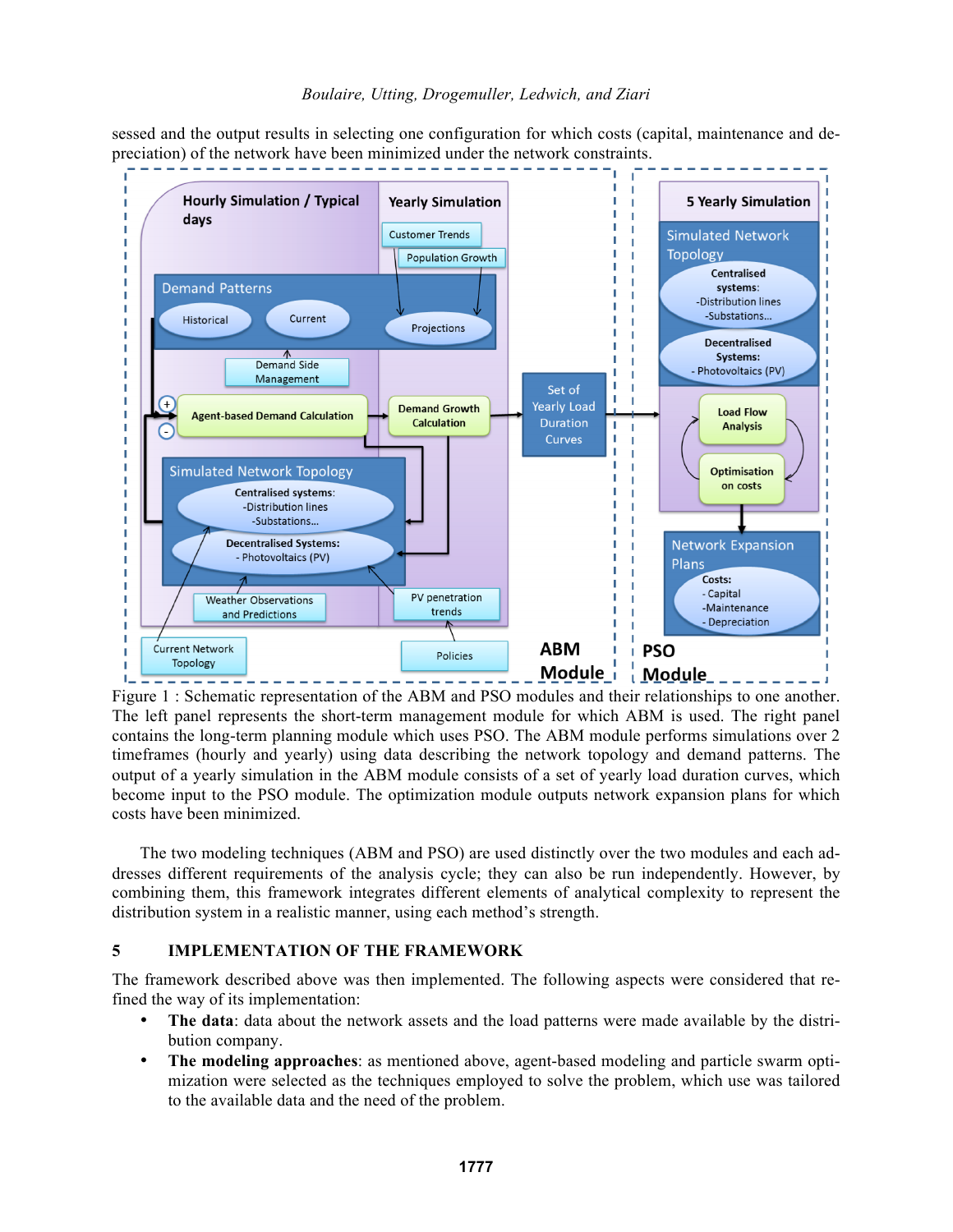• **The toolkits and development environment**: these were selected according to the requirements set by the problem definition, the modeling approaches selected and the data available.

Details of these three aspects are given in this section. The implementation of the platform is finally illustrated, using a case study of Townsville, Australia, for which the output of a simulation is presented, and the results are discussed.

# **5.1 Description of the Data Used within the Framework**

Different data sources were made available for this project by Ergon Energy, the distribution company who partnered on this project. The two main datasets contained information about:

- The **network connectivity**. Information about the different assets, their characteristics and their configuration within the network were available.
- The **electricity demand** at different points within the network. Three types of demand data were available:
	- o Quarterly billing consumption data for every premise in Townsville for year 2010
	- o Half-hourly consumption data for a limited number of premises for year 2010
	- o Half-hourly load data at feeder level for year 2010

Due to the sensitivity of the information (electricity demand data), the origin of the consumption data was not identifiable; the premise identifiers were removed and only limited information about the premises was available. Such anonymity of the data required finding a way to use it that was still meaningful and as close to reality as possible. This is done as follows: 1) for each substation, a demand profile is selected randomly based on the real billing data and the type of each premise. 2) Each demand profile is then scaled to match the billing data so the average load at each substation is correct, but the shape of the load might change, depending on the selected profiles. Through this approach, the power offered by the simulation of agents at a fine level of detail is somehow lost; however, the general patterns of residential versus commercial consumption are preserved.

 Table 1 gives an overview of the data types, the number of records and their use in the framework. The data was used differently at the different stages of the simulation. The ABM component uses most of the data described below, either to calibrate the model or to validate it. PSO uses some of the data as is and some after being output by the ABM simulation.

Additional datasets were also outsourced:

- **PV output curves**: example PV generation curves based on typical PV sizes, angles, and efficiency ratings, using TMY (typical meteorological year) data were generated using the PVWatts tool (National Renewable Energy Laboratory 2012) to be used by the PV agents.
- **Historical Weather Data**: this was purchased from the Bureau of Meteorology, and includes half-hourly rain, temperature, humidity and wind observations (1995-2011), plus 3 hourly cloud observations and daily global solar exposure (1990-2011). This data is used to develop more accurate models of PV output, as well as to generate future consumption profiles based on the correlation that exists between demand and the different weather parameters.

# **5.2 Overview of the Modeling Approaches**

As shown in Table 1, most of the data is used by both the ABM and the PSO module; however, their use differs according to the need of the modeling technique.

 In the ABM module, each asset that is described in the connectivity data is implemented as an agent. Its characteristics are set, as well as its connection to other agents according to the network hierarchy description. For each agent, a demand agent is also created and referenced so that at each time step of the simulation, the electricity consumed by it (in the case of premises e.g.) or flowing through it (for feeders, e.g.) can be calculated. In the case of generator agents, a supply agent is linked and the electricity produced at each time step is given according to the PV output curves. Following, each simulation run of the model generates ½-hourly demand estimates for every premise and every asset in the distribution net-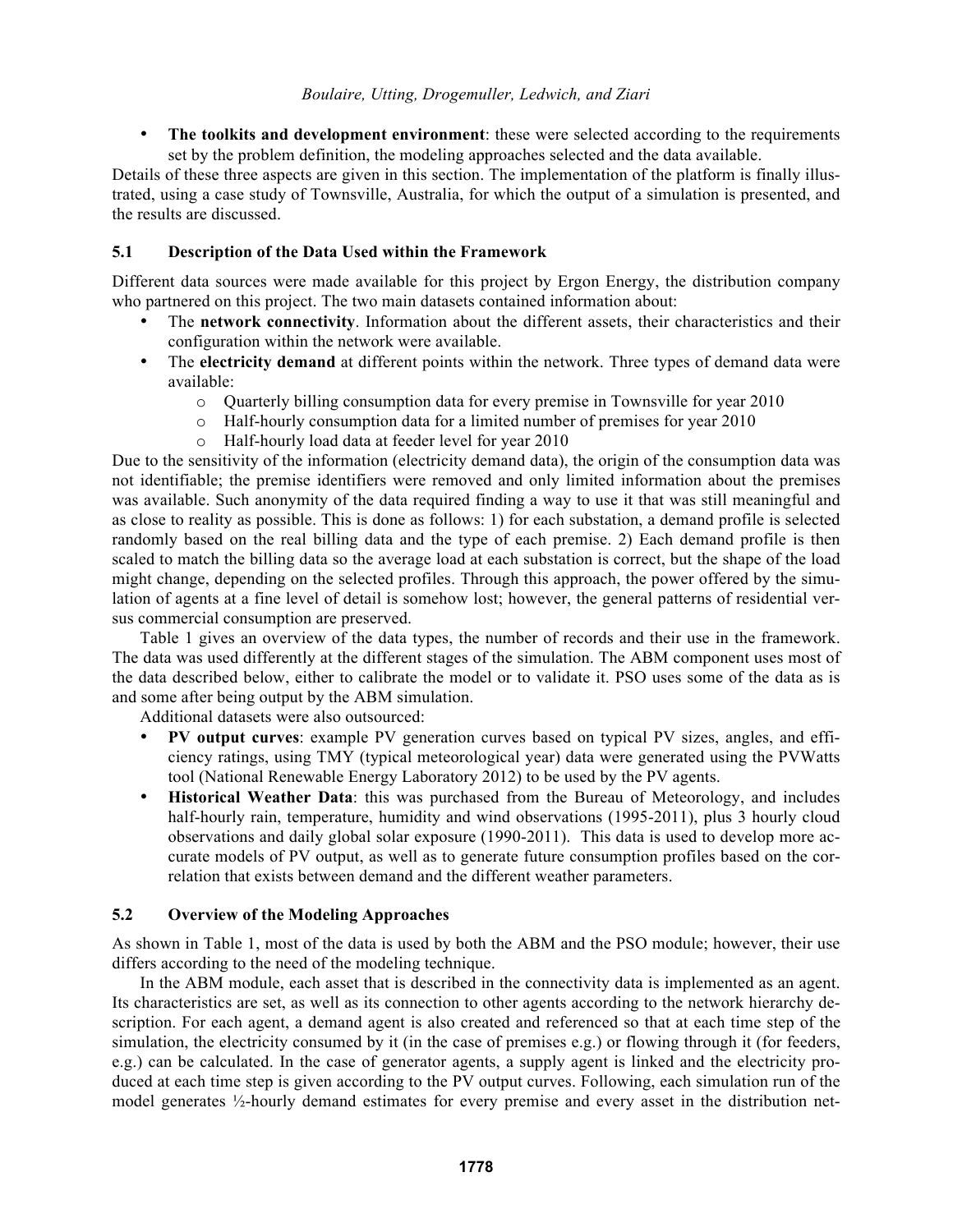work, starting from January 2010 and continuing for a given number of years. Each simulation run can output the following kinds of data, for any collection of network assets:

- A chronological demand curve that covers the entire simulation period.
- An average daily or weekly demand curve for each year (or each season).
- A peak day curve, or peak week curve, for each year (or for each season).

These types of outputs are then transformed to be used by the PSO module. The  $\frac{1}{2}$  hourly demand for the peak day for each asset is passed as a matrix to the MATLAB program along with the data associated with distribution and zone substations, distribution feeders, PVs and batteries as well as the required data for converting the line loss and reliability indices to genuine dollar. The PSO outputs a vector of solutions that indicates the mix of network upgrades and installation of DGs that minimize the cost of the network as well as the associated total cost of the network upgrade.

|                         | Data Type                          | <b>Items</b>           | Number of       | <b>Use in Framework</b>     |
|-------------------------|------------------------------------|------------------------|-----------------|-----------------------------|
|                         |                                    |                        | items in models |                             |
| Network configuration   |                                    | Overhead Power Lines   |                 | (Calibration)<br>ABM        |
| $(92,261$ asset agents) |                                    | $(845 \text{ km})$     | 5,073           | $+ PSO$                     |
|                         |                                    | Underground<br>power   |                 | (Calibration)<br>ABM        |
|                         |                                    | cables (335km)         | 1,468           | $+ PSO$                     |
|                         |                                    |                        |                 | (Calibration)<br>ABM        |
|                         |                                    | Transformers           | 2,334           | $+ PSO$                     |
|                         |                                    | Switches/Isolating De- |                 | (Calibration)<br>ABM        |
|                         |                                    | vices                  | 3,945           | $+ PSO$                     |
|                         |                                    |                        |                 | (Calibration)<br><b>ABM</b> |
|                         |                                    | Premises               | 79,441          | $+$ PSO                     |
| Electricity             | <b>Billing Data</b>                | Commercial             |                 | (Calibration)<br>ABM        |
| de-<br>load             | $(79, 441$ premises)               |                        | 5,820           | (transformed)<br>$+ PSO$    |
| mand                    |                                    | Residential            |                 | ABM<br>(Calibration)        |
|                         |                                    |                        | 72,471          | + PSO (transformed)         |
|                         |                                    | Industrial             |                 | (Calibration)<br>ABM        |
|                         |                                    |                        | 1,150           | + PSO (transformed)         |
|                         | $\frac{1}{2}$<br>hourly<br>Metered | Commercial             | 230             | ABM (Calibration)           |
|                         | Data at premises                   | Residential            | 87              | <b>ABM</b> (Calibration)    |
|                         | (385 premises)                     | Industrial             | 67              | ABM (Calibration)           |
|                         | hourly Metered<br>$\frac{1}{2}$    |                        |                 |                             |
|                         | data at feeder level               |                        | 90              | ABM (Validation)            |

Table 1 : Data types used in the framework, and description of their use.

# **5.3 Choice of the Toolkits for Implementation of the Framework**

The framework presented above is implemented using Eclipse RCP (Rich Client Platform) (McAffer and Lemieux 2006).

 It has MASON (Luke et al. 2005) as its agent-based modeling simulation engine, allowing the platform to be flexible and extensible through the use of Eclipse plugins. A wide range of ABM toolkits were investigated for their suitability to this application, based on the literature ((Nikolai and Madey 2009; Berryman 2008; Jackson et al. 2006; Najlis et al. 2001) and later on narrowed down according to a set of criteria specific to this project. These requirements specified that the toolkit should: have an open-source license type, use JAVA due to previous experience in software development, be fast in execution and applicable to large number of agents, have qualities of self-organization, adaptation, and causality in networks as defined by (Berryman 2008), be modular and extensible and be implementable on the Eclipse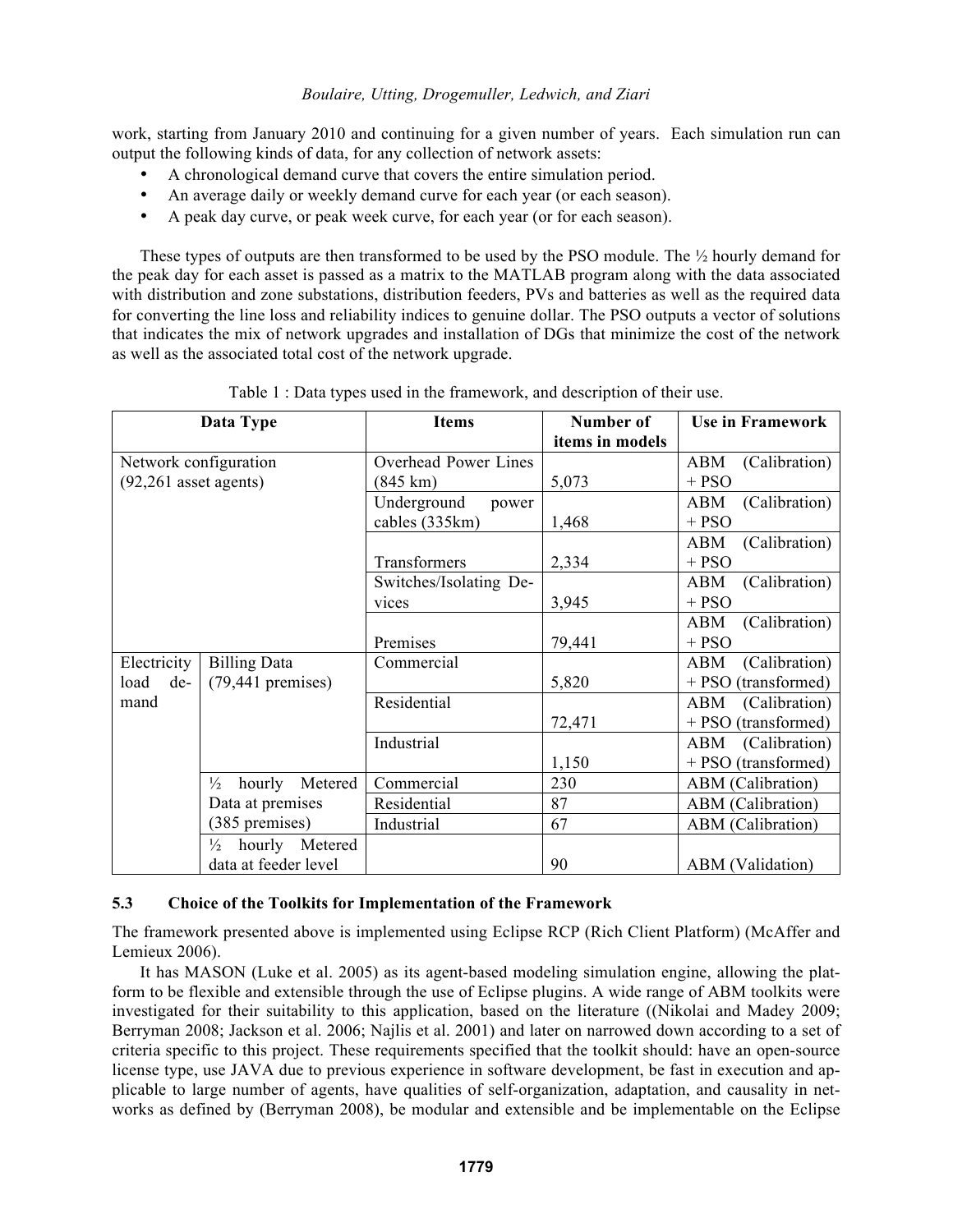platform. MASON answered these criteria and was therefore selected and integrated into the Eclipse platform. While MASON provides many functionalities through its GUI, such as the upload of models, visualization of the agents movement and graphs of the outputs, these were decoupled and Eclipse RCP was used for the GUI. Only the simulation engine that contains the methods relating to the scheduling of the agents and those allowing stepping through time were kept for the simulation part.

 The particle swarm optimization module is implemented in MATLAB because of its user-friendly programming language designed for numerical computation. It also has several capabilities, such as ease in implementing algorithms and visualizing outputs through the use of its graphing capabilities. It can also interface with many other languages such as C and Java, as well as Excel. This was important to allow the communication with the ABM module as currently this is done using \*.csv files generated by the ABM module. Tighter integration of the two modules is a task soon to be implemented. For example, the scenario output by the optimization module will be validated by the ABM, to ensure that the proposed installation of DGs does shave the peak load as predicted.

#### **5.4 Demonstration of Implemented Framework**

Having defined the data used in the model, the modeling techniques and the toolkits, the implementation of the platform was possible. As stated above, the framework was implemented using Eclipse RCP and an example is given in Figure 2 which shows a part of the distribution network for Townsville, Australia.

 The ABM GUI contains many panels which offer different ways of interacting with the model. When opening a model that has been created using the input data described in Section 5.1, a tree representation of the network is displayed in the central panel. The different assets composing the network are represented as nodes within a tree, where the edges represent the connection between the elements. Each asset, which node can be selected in the tree view, can have its individual characteristics inspected in the panel on the right side of the screen. Its demand is also displayed as a graph as the simulation progresses, see the right side panels. Any node within the tree can be inspected and its simulation output saved in a file that can be further analyzed at the end of the simulation run. This allows finding out those areas in the network that could potentially be at risk of reaching capacity.

The model displayed in Figure 2 was created using the data presented in Table 1. Therefore 92,261 asset agents were implemented and the corresponding demand either being consumed (for premises) or flowing through (for feeders e.g.) was associated to these agents. Scenarios were also used with assigning different penetration rates of solar panels which modified the demand for the grid differently over days as well as seasons, using the PV output curves as defined in Section 5.1.

 Validation of the model was also performed, by comparing the simulated chronological demand curve aggregated at the feeder level with actual measurements for the same feeders which data were provided by Ergon Energy. Figure 3 shows the simulated and actual value for one feeder over the month of January 2010. As can be seen, the degree of accuracy varies over the month. The general shape within the days is respected, and some of the days match very closely; also the weekend consumption is lower than the ones during the week. However some peak days for this month have not all been captured which could be due to problems in the definition of the network configuration, where some premises are connected to a feeder other than the one specified in the network connectivity file. Validation of the model is still on-going and as it is being worked on, the model accuracy is gradually improving.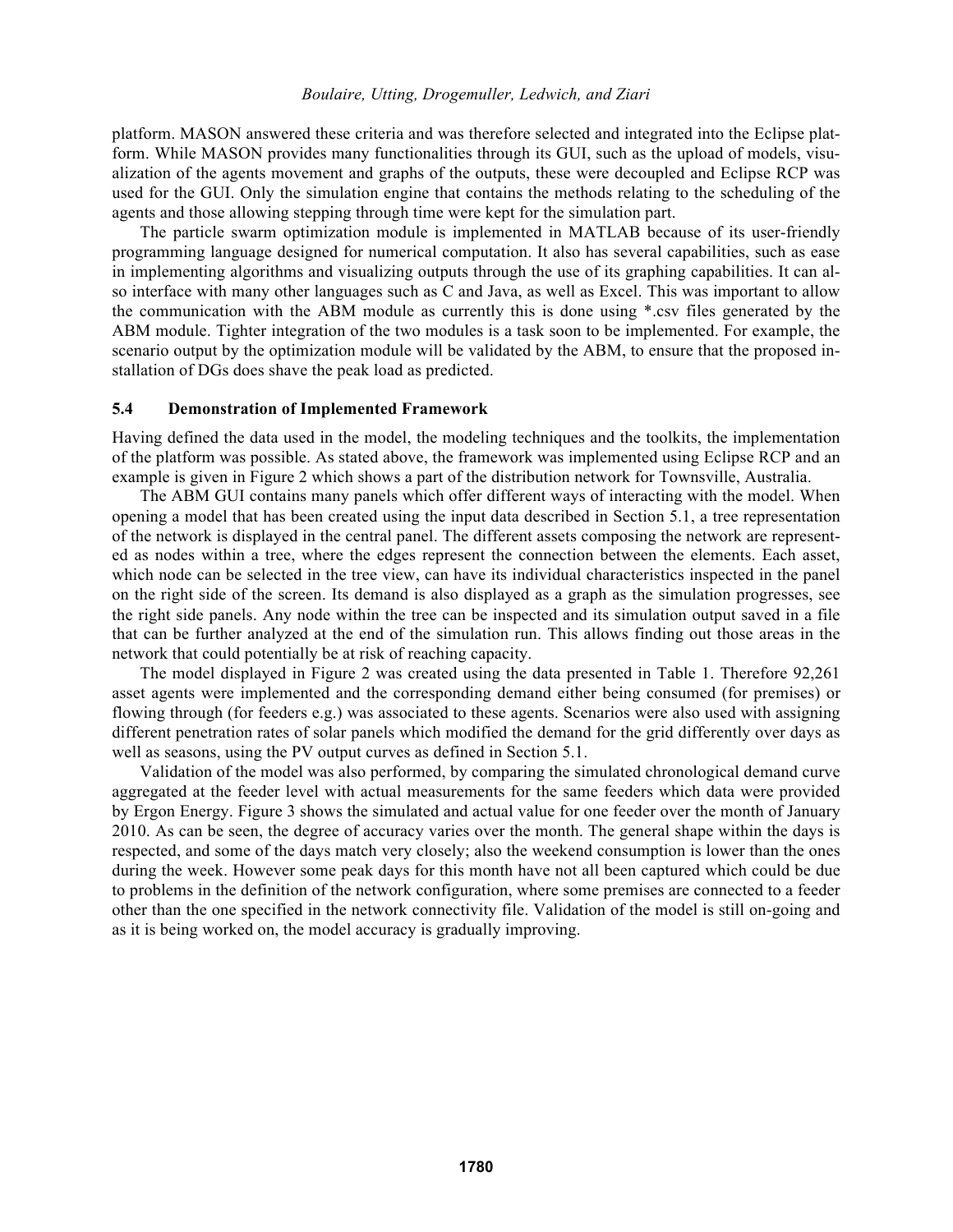

*Boulaire, Utting, Drogemuller, Ledwich, and Ziari* 

Figure 2 : Framework overview – ABM module.



Figure 3 : Model validation - Comparison of load data measured at a given feeder and simulation output.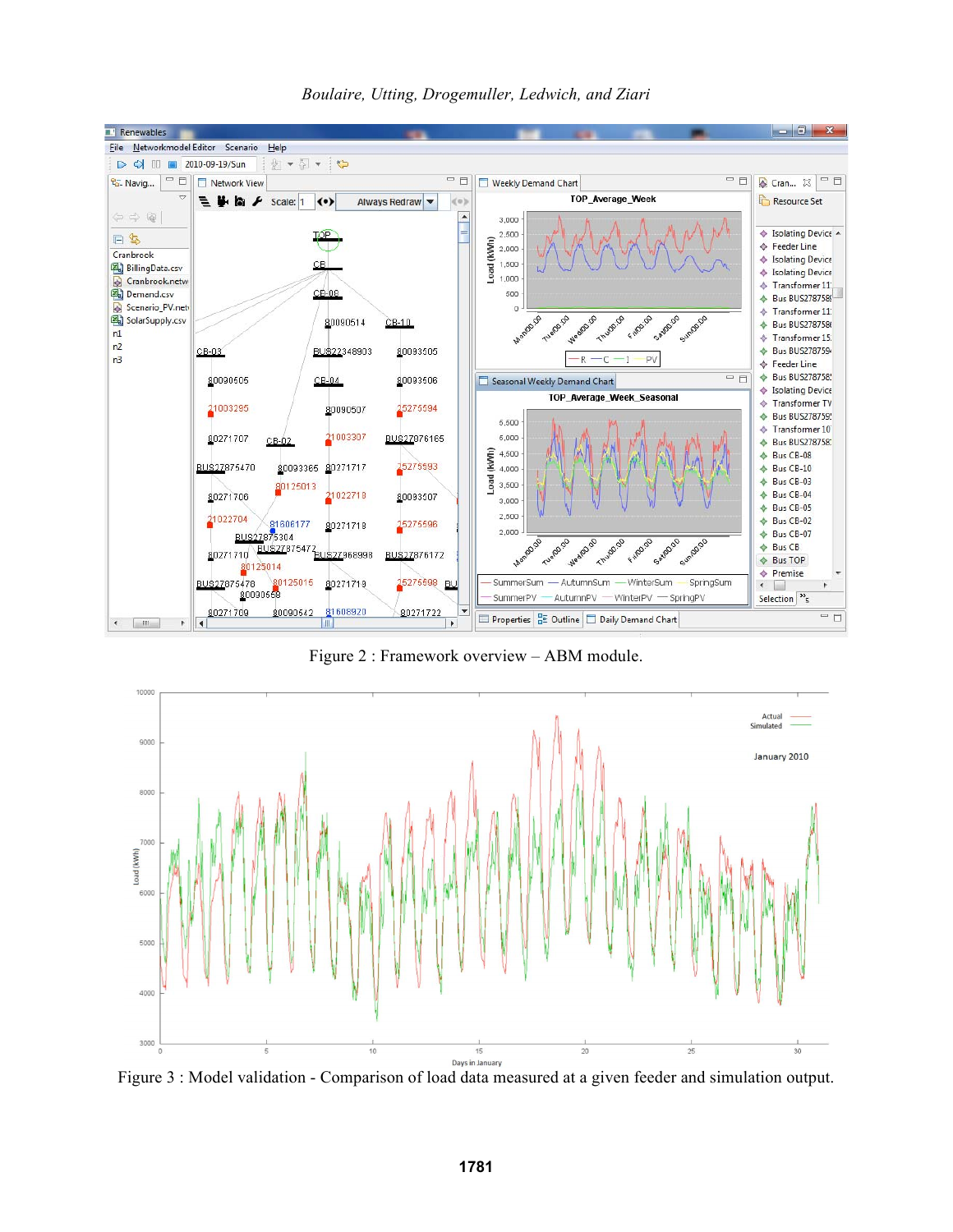From the simulations, peak consumption days can be identified, which become input to the PSO module in the form of load duration curves. Given this, an objective function is formed which is composed of the network upgrade investment cost (required cost for upgrading substations, feeders, and employed DGs), network reliability cost, and line loss cost. The application of the PSO to the given data provides a vector of particles that gives the optimal placement and sizing of DGs along with the rating of substations and feeders at different years for which the objective function (total cost) is minimized. Several preliminary optimizations have been done for the whole of Queensland, showing that optimal levels of PV can give a cost saving of 1%, battery of 4.1%, while PV plus battery gives a cost saving of 5.5% (Ledwich et al. 2012). Recently, the PSO has been more tightly integrated with ABM so this analysis is now being broken down to finer levels such as individual distribution substations.

 In terms of performance, the ABM module can currently run 1.1 million agents per second on Intel i7-2820QM CPU; this means that if the simulation contains 1000 agents, 1100 steps will be performed in a second. It is harder however to estimate the time for the PSO module due to the variation in the parameters for each run. However, for a sample 20-year distribution network planning in presence of DGs and capacitors for a 18-bus test system, it currently takes about 1 hour on a desktop computer with a Core 2 Duo CPU E8600 at 3.33 GHz and 3.46 GB of RAM.

### **6 CONCLUSION**

Planning for the most economical and sustainable distribution network with integrating renewable generators is both a challenge and an opportunity for network managers and planners. This multi-level problem (varying temporal and geographical scales) can be answered through the combination of two modeling techniques, agent-based modeling and particle swarm optimization, which takes advantage of each method's strength over given time frames. Their integration in a streamlined manner through the development of a software platform allows both visualizing the dynamic evolution of the system on a fine temporal scale and planning for the least cost placement of renewable generators.

 While the two modeling techniques have been successfully integrated into a framework, calibration of the models and their validation through the exploitation of the available data is still on-going. Also, research into modeling techniques for flexible and extensible models using a modular approach is currently undertaken, that will allow extension of the platform capability to other areas of interest as the scope of the project expands. Finally, scenarios will be built to further explore possible futures with the variation of some input parameters reflecting the consequences due to changes for example in policies, population growth in some areas or the impact that demand management measures will have on the premises consumption patterns. Development of such scenarios is key to decision-makers whose better insight into possible futures can help implement more sustainable infrastructure.

#### **ACKNOWLEDGMENTS**

The authors gratefully acknowledge the funding through the NIRAP grant, which is making this research possible, the contributions of diverse partners on this project and especially Ergon Energy for providing the data used in the framework.

### **REFERENCES**

- Australian Government. (2011). "Renewable Energy Target." Retrieved 23/08/2011, 2011, from http://www.climatechange.gov.au/government/initiatives/renewable-target.aspx.
- Australian Government. (2012). "The Small-scale Renewable Energy Scheme (SRES)." Retrieved 02/04/2012, 2012, from http://ret.cleanenergyregulator.gov.au/About-the-Schemes/Small-scale-Renewable-Energy-Scheme--SRES-/about-sres.
- Berryman, M. (2008). "Review of Software Platforms for Agent Based Models". D. S. T. O. Department of Defense.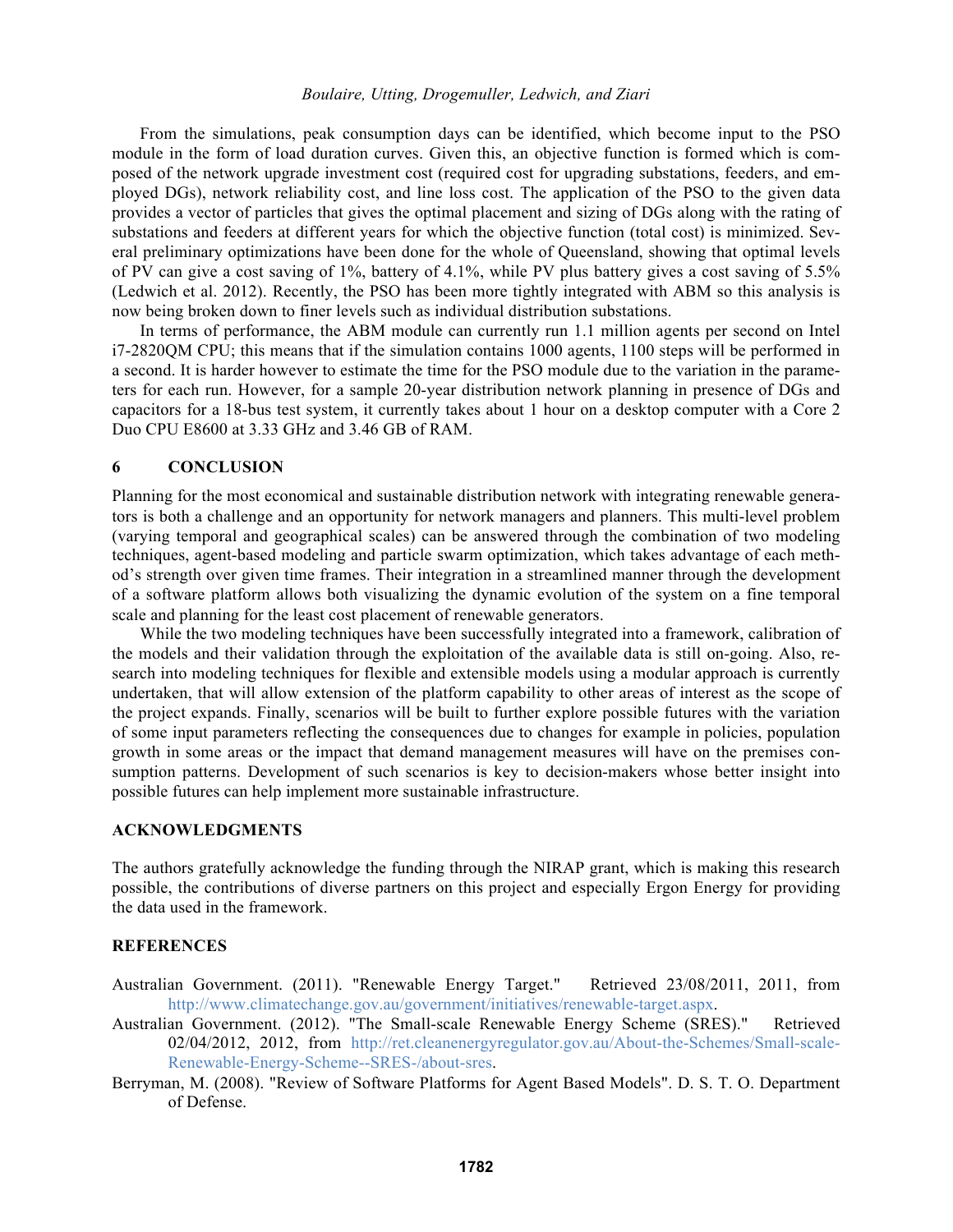- Chassin, D. P., K. Schneider and C. Gerkensmeyer (2008). "GridLAB-D: An open-source power systems modeling and simulation environment". *Transmission and Distribution Conference and Exposition,2008***:** 1-5.
- Connolly, D., H. Lund, B. V. Mathiesen and M. Leahy (2010). "A review of computer tools for analysing the integration of renewable energy into various energy systems." *Applied Energy* 87(4): 1059- 1082.
- Del Valle, Y., G. K. Venayagamoorthy, S. Mohagheghi, J. C. Hernandez and R. G. Harley (2008). "Particle Swarm Optimization: Basic Concepts, Variants and Applications in Power Systems." *IEEE Transactions On Evolutionary Computation* 12(2): 171-195.
- Ergon Energy. (2010). "Network Management Plan Part B: Electricity Supply for Regional Queensland 2010-11 to 2014-15."
- Foley, A. M., B. P. Ó Gallachóir, J. Hur, R. Baldick and E. J. Mckeogh (2010). "A strategic review of electricity systems models." *Energy* 35(12): 4522-4530.
- Hall, P. (2011). "Queensland State Government admits electricity grid failing to cope with solar power systems". *Courier Mail*. Brisbane.
- Jackson, S. K., S. F. Railsback and S. L. Lytinen (2006). "Agent-based Simulation Platforms: Review and Development Recommendations." *Simulation* 82(9): 609-623.
- Kirby, B. and M. Milligan (2008). "*Facilitating Wind Development: The Importance of Electric Industry Structure*". National Renewable Energy Laboratory.
- Komor, P. (2009). "*Wind and Solar Electricity: Challenges and Opportunities*". PEW Center on Global Climate Change. University of Colorado.
- Ledwich, G., R. Drogemuller, M. Utting, I. Ziari, F. Boulaire and A. Abeygunawardana (2012). "*Planning Future Energy Grids : Renewables - Project Milestone Report*". Queensland University of Technology**:** 1-36.
- Luke, S., C. Cioffi-Revilla, L. Panait, K. Sullivan and G. Balan (2005). "MASON: A Multi-Agent Simulation Environment." *Simulation: Transactions of the society for Modeling and Simulation International* 82(7): 517-527.
- Macal, C. M. and M. J. North (2005). "Agent-Based Modeling And Simulation". *2005 Winter Simulation Conference*.
- Macal, C. M. and M. J. North (2006). "Tutorial On Agent-Based Modeling And Simulation Part 2: How To Model With Agents". *Winter Simulation Conference*, Monterey, California, USA.
- Mcaffer, J. and J.-M. Lemieux (2006). "Eclipse Rich Client Platform: designing, coding, and packaging Java applications". Upper Saddle River, NJ, Addison-Wesley.
- Najlis, R., M. A. Janssen and D. C. Parker (2001). "Software Tools and Communication Issues". *Proceedings of a Special Workshop on Land-Use/Land-Cover Change*, Irvine, California.
- National Renewable Energy Laboratory. (2012). "PVWatts A Performance Calculator for Grid-Connected PV Systems." Retrieved 05/01/2012, 2012, from http://rredc.nrel.gov/solar/calculators/PVWATTS/version1/version1\_index.html.
- Nikolai, C. and G. Madey (2009). "Tools of the Trade: A Survey of Various Agent Based Modeling Platforms." *Journal of Artificial Societies and Social Simulation* 12(2): 2.
- Powertech Labs Inc. (2012). "DSATools Dynamic Security Assessment Software." Retrieved 23/05/2012, 2012, from http://www.dsatools.com/.
- Queensland Government (2009). "Securing Queensland's Energy Future: Regulation for Electricity Demand Management". Queensland Government - Office of Climate Change.
- Queensland Government. (2011). "Solar Bonus Scheme." Retrieved 02/04/2012, 2012, from http://ret.cleanenergyregulator.gov.au/About-the-Schemes/Small-scale-Renewable-Energy-Scheme--SRES-/about-sres.
- Roam Consulting. (2012). "2-4-C Lite." From http://www.roamconsulting.com.au/24CLite/index24C.php.
- Schutte, S., S. Scherfke and M. Sonnenschein (2012). "mosaik Smart Grid Simulation API". *SmartGreens 2012*, SciTePress.